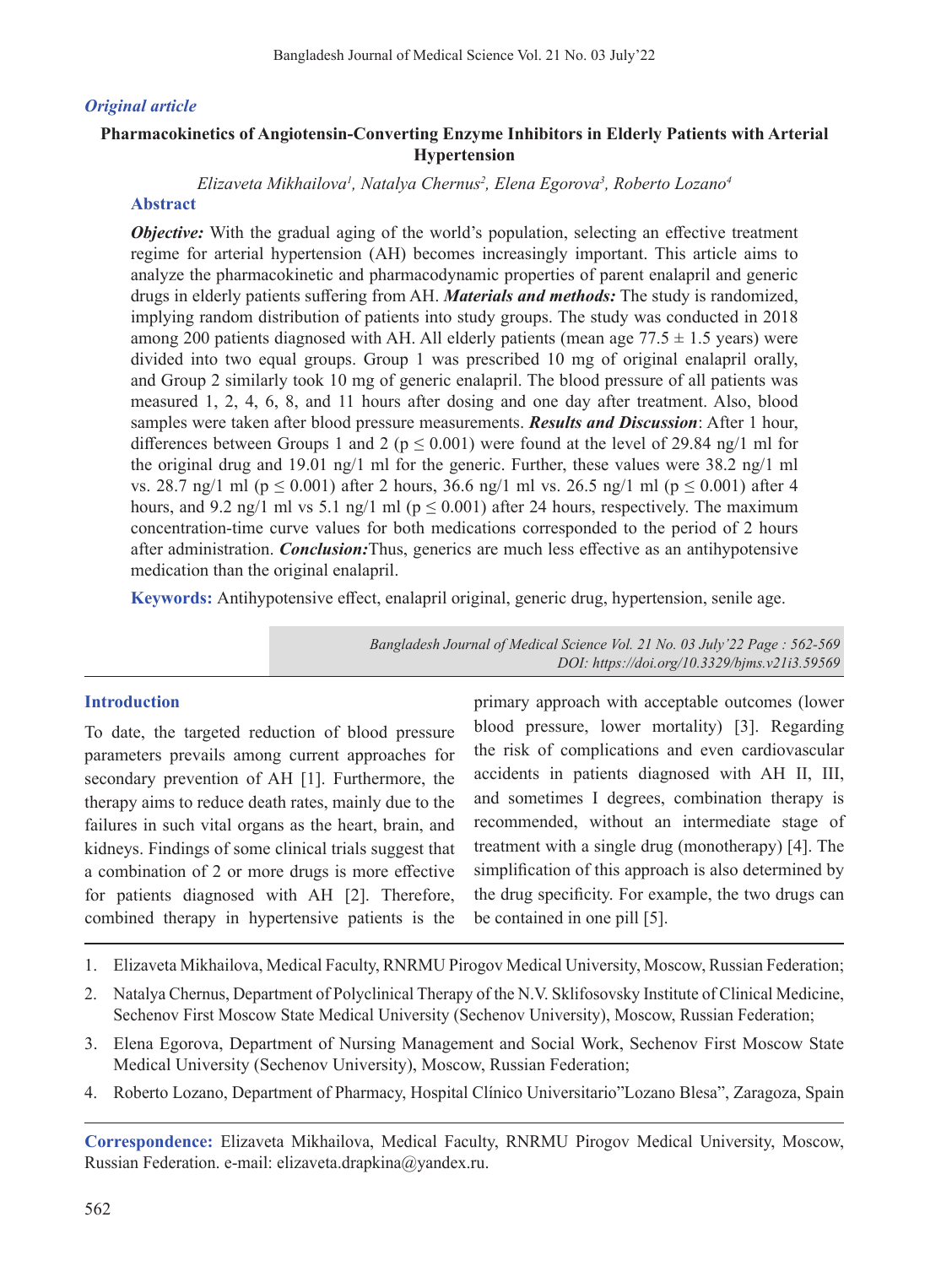The effectiveness of various antihypertensive drug combinations in the treatment of AH is intensively investigated [6]. In most cases, two treatment regimesare applied. The first involves the combination of an angiotensin-converting enzyme (ACE) inhibitor and a thiazide diuretic, recognized in Western practice [7,8]. The principal positive effect of this combination is obtained by reducing the synthesis of angiotensin 2. According to some studies, the maximum effect of this combination was observed in patients with a high activity of the renin-angiotensin-aldosterone system [9]. However, diuretic therapy has certain limitations since patients may develop pathological conditions, such as reactive hyperreninemia and hyperaldosteronemia, which are also associated with the activity of the reninangiotensin-aldosterone system. These syndromes are relieved by a combination of diuretics and ACE inhibitors. Another advantage of the therapy using two medications is a fairly rapid return of blood pressure to average values, corresponding to the target values. Angiotensin inhibitors demonstrated rather low efficacy in patients with low and normal renin system activity [10]. At the same time, when these medications are combined, the activity of the renin system and the sensitivity of angiotensin inhibitor receptors increase. Consequently, this therapy is harmless for patients with different forms of AH [11]. Using an ACE inhibitor prevents the onset of hypokalemia due to reduced aldosterone and angiotensin 2 levels. Hence, potassium can be absorbed backward, even if diuretics are prescribed. At the same time, the excretion of sodium from the body can be observed [12]. Adverse effects of diuretic treatment include, among others, changes in metabolic levels (carbohydrates, lipids, purines). In contrast, the concentration of such compounds as uric acid, glucose, and cholesterol increases [13]. These negative effects are mitigated by combining diuretics and ACE inhibitors. Negative effects of combined therapy include the high probability of developing hypotension during the first administration and a decrease in renal function, especially together with heart failure. Consequently, in combination treatment, the dose of both drugs shall be gradually reduced, allowing for an antihypertensive effect to be achieved. At the same time, the probability of adverse events is very low [14]. According to clinical trials, a diuretic and ACE inhibitor combination allows most patients (80%) to achieve the target blood pressure level [15]. This therapy is also recommended for elderly and senile patients if they suffer from isolated

systolic arterial hypertension or monotherapy with diuretics and ACE inhibitors did not show the desired results. Because of the undesirable effects on the metabolism of carbohydrates and lipids, diuretics, especially thiazide, are prescribed at low doses.

When choosing a specific drug among ACE inhibitors, the pharmacokinetic characteristics of that drug are usually taken into account, namely, its availability and transformation in the body and possible routes of elimination and reduction of angiotensin activity [16]. Naturally, long-acting (one day) ACE inhibitors are the most preferred. However, if the pathway of this drug excretion is through the kidneys, the drug dose should be chosen concerning renal insufficiency. Additionally, the effect of ACE inhibitors will also be reduced in the case of various functional liver disorders) [17]. Therefore, ACE inhibitor drugs are divided into the following groups according to their pharmacokinetic properties [15]: a) active drugs (Captopril and Lisinopril); b) prodrugs, which are precursors of inhibitors. They include Fosinopril and the whole class of carboxyalkyl dipeptides, except for Lisinopril in the first group. Prodrugs are characterized by a transition to the active form when ingested by the gastrointestinal tract but are ineffective against liver failure. In general, for medicinal products in this group, a longer effect is observed relative to the first group. This combination is, therefore, indicated for elderly and senile patients.

According to the results of ASCOT [18], another combination of ACE inhibitors (with calcium antagonists) is receiving considerable attention in the treatment of arterial hypertension. Both types of drugs have a similar effect of reducing blood pressure levels due to their involvement in vasodilation. Sodium excretion is also typical of these drug classes. At the same time, the two classes of drugs are different in how they contribute to achieving the desired effect. Whereas the ACE inhibitor achieves its effect due to the renin system, the calcium antagonist is characterized by blocking the possibility of  $Ca<sub>2</sub>$ ions entry into the cell. Hence, the maximum effect of these drugs is possible when used in combination for patients with high and low renin system activity in AH. Both drugs complement each other also because they relieve or strongly revert side effects. Thus, dry cough occurring when using an ACE inhibitor is reduced when combined with a calcium antagonist, and the progression of peripheral edema, typical of antagonist use, is reduced by using an ACE inhibitor. Both drugs have organ protective effects,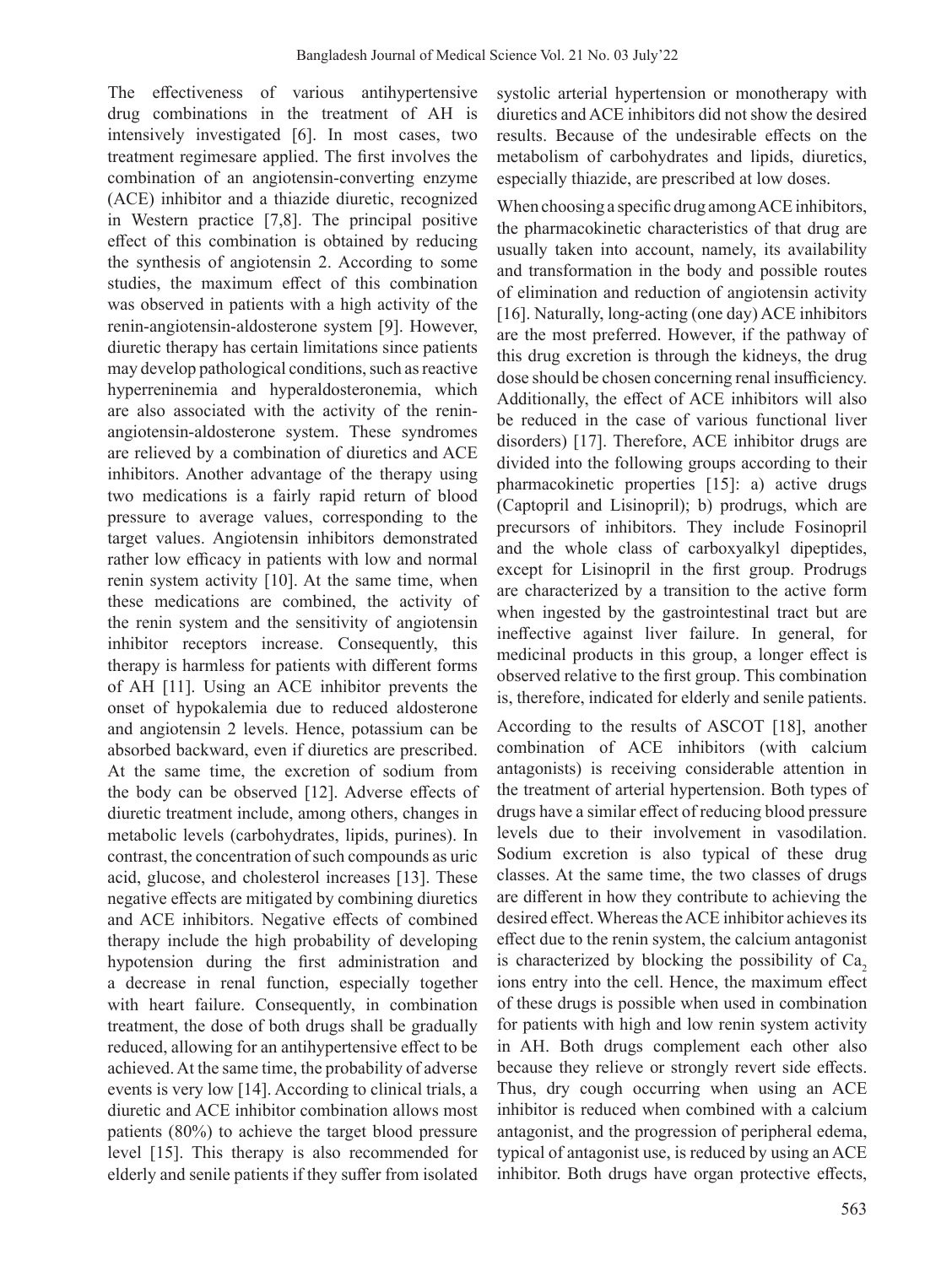particularly on the kidneys. The condition of the kidneys in AH patients is known to be significantly aggravated by the high pressure within the renal glomerules. Both drugs positively affect afferent and efferent glomerular vessels when used together. Hence, the target values of diastolic blood pressure were reached nearly in all patients (90%) due to the combined intake of Felodipine and ACE inhibitor.

Elderly patients constitute a significant share of the population in many countries worldwide. Some projections suggest that by 2025, a seventh (1 billion) of the human population will be over the age of 60 [11]. At that, AH predominates among the most common diseases of elderly and senile patients [10]. Therefore, effective treatment of this disease requires proper tactics of hypotensive drugs selection to be applied, which specifies the relevance of the present study. Existing literature suggests that there is no identity in the determination of pharmacodynamic and pharmacokinetic parameters of antihypotensive drugs for the elderly and the elderly [11]. The authors of the present study attempted to accomplish this. It is assumed that the pharmacokinetics of the original and generic enalapril drugs studied will differ in older people due to the particularities of body metabolism.

The study's objective was to examine the pharmacokinetics and pharmacodynamics of using original and generic enalapril in older patients diagnosed with AH. The authors have set the following tasks: a) to analyze the pharmacokinetic properties of enalapril in elderly patients; b) to identify the possible relationship between pharmacokinetic and pharmacodynamic properties of the drug during therapy.

# **Materials and Method**

# *Sampling*

The study was conducted in January-December 2018 in one of the cardiology centers in Moscow (Russian Federation). The study was randomized. Patients were randomly assigned to particular groups using closed envelopes. The study involved patients aged over 75 years, i.e., according to the age criteria corresponding to senile age. The sample consisted of 200 patients with a history of AH. The mean age of the patients was  $77.5 \pm 1.5$  years. Of all patients, 86 were males (mean age  $79.4 \pm 3.6$  years), and 114 were females (mean age  $77.1 \pm 1.0$  years). Detailed information on the sample is presented in Table 1. Gender differences were not considered in the present study, as the average age of men and women was comparable. All

564

patients were randomly assigned to two groups of 100 patients each. Bodyweight and type of AH, i.e., systolic-diastolic or isolated systolic hypertension, were also considered when dividing patients into groups. Group 1 included patients prescribed with the original Enalapril drug by Reniteс (with active ingredient Enalaprilum, manufactured by Merck Sharp & Dohme Idea Inc., the Netherlands). Patients in Group 2 patients received generic enalaprilEnam, i.e., a drug bioequivalent to the original (Enam, manufactured by Dr. Reddy's Laboratories Ltd., India, with active ingredient enalapril).

|                                                             | Group 1 |      | Group 2 |      |
|-------------------------------------------------------------|---------|------|---------|------|
| <b>Parameters</b>                                           | M       | F    | M       | F    |
| Number of patients                                          | 35      | 65   | 51      | 49   |
| Age, years                                                  | 79.2    | 77.2 | 79.6    | 76.9 |
| Weight, kg                                                  | 82      | 73   | 83      | 75   |
| hypertension,<br>Systolic-diastolic<br>number of patients   | 25      | 41   | 32      | 28   |
| Isolated<br>hypertension,<br>systolic<br>number of patients | 10      | 24   | 19      | 21   |

**Table 1.** Key parameters of the studied patients

# *Research Protocol*

Patients in all groups terminated an ACE inhibitors intake one week before the start of the study. At the beginning of the study, patients in Group 1 took 10 mg of original enalapril, and patients in Group 2 received the same dose of generic enalapril. The drug was administered in the morning. Before each blood sampling period, systolic, diastolic, and pulse blood pressure levels were measured in all patients. In order to examine the pharmacokinetics of the drug, a blood sample was taken from the ulnar vein. The volume of blood sampled amounted to 3 ml. Samples were taken 1, 2, 4, 6, and 8 hours after drug intake, then after 11 and 24 hours. The selected samples were placed in Eppendorf tubes and refrigerated to -20ºC until the time of the study. The pharmacokinetic properties of the original and generic enalapril were studied by chromato-mass spectrometry using Agilent Technologies 1200 (USA). For establishing the nature of pharmacokinetics, the following parameters were considered: (a) values of maximum drug concentration (c), in nanograms of substance per 1 ml of blood plasma, ng/ml; (b) period of reaching maximum drug concentration in blood plasma (tmax), in hours; (c) similarly, a period of drug retention in the blood plasma (tconc), also in hours; (d) values of area under the pharmacokinetic curve (S), in ng h/ml, the period from zero to infinity.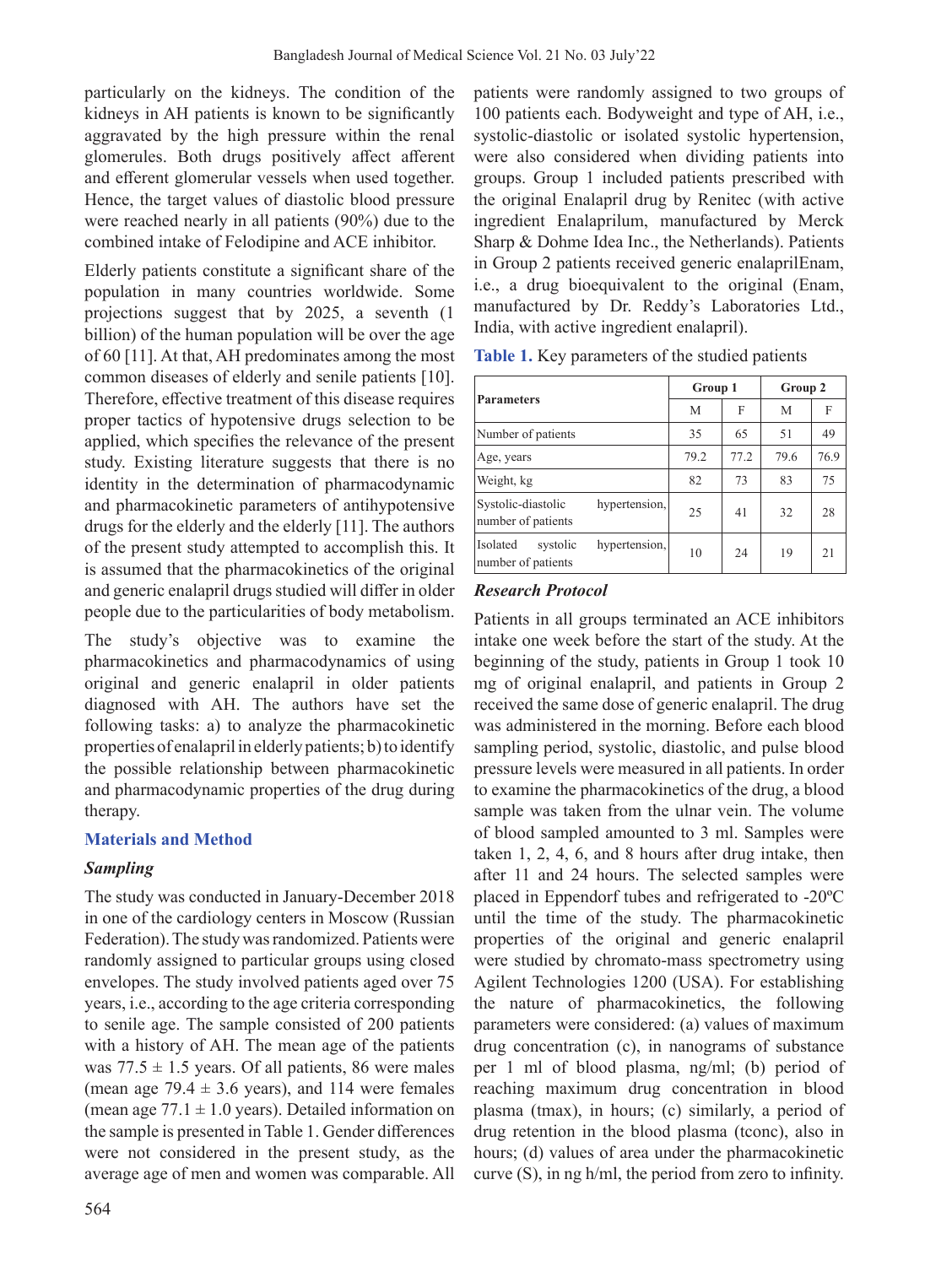#### *Statistical Analysis*

The obtained data were initially entered into Excel 2016 database (Microsoft Corp., USA), and statistical analyses were performed using Statistica v.7.0 software (StatSoft Inc., USA). The arithmetic mean and error of the mean for each of the pharmacokinetic parameters, as well as the upper and lower limits, were calculated. Since the distribution did not follow the normal, the non-parametric analytical methods, such as the chi-square test, the Mann-Whitney test, and the Wilcoxon test, were used. The minimum level of difference significance between the groups was  $p \leq 0.05$ .

#### **Results**

# *Pharmacokinetics of Original and Generic Enalapril*

The following results were determined for the oral administration of the parent enalapril and generic drugs (Table 2).

**Table 2.** Comparative indicators of pharmacokinetics at a single administration of original and generic enalapril

| Parameter and drug<br>name | Maximum drug<br>concentration values, ng/ml | Time of reaching<br>the maximum drug<br>concentration in blood<br>plasma, hours | Area under the<br>pharmacokinetic curve,<br>ng/h/ml | Period of drug retention<br>in blood plasma, hours |
|----------------------------|---------------------------------------------|---------------------------------------------------------------------------------|-----------------------------------------------------|----------------------------------------------------|
| The original drug          | $(28.99 - 33.01)$<br>31.69                  | $(1.95 - 2.10)$<br>2.00                                                         | $(134.26 - 137.81)$ 136.31                          | $(4.81 - 4.95)$<br>4.87                            |
| Generic                    | $(32.98-35.89)$<br>33.88                    | $(1.91-1.99)$<br>1.96                                                           | $(202.22 - 206.31)$ 204.19                          | $(5.29 - 5.84)$<br>5.44                            |
| Level of significance      | P > 0.05                                    | P > 0.05                                                                        | P < 0.05                                            | P > 0.05                                           |

In three of the four parameters, there were no significant differences between patients in Groups 1 and 2 (Table 2), namely, for maximum drug concentration, period of achieving maximum drug concentration in blood plasma, and period of the drug retention in blood plasma. The only difference was in the area under the pharmacokinetic curve. Thus, this value was slightly lower ( $p \le 0.05$ ) in the original drug (Group 1). A significant difference between groups (p  $\leq$  0.001) was observed 1 hour after administration. The relevant value was 29.84 ng/1 ml for the original drug and 19.01 ng/1 ml for the generic. In other words, the original drug demonstrated higher adsorption properties, which may be due to the different compositions of excipients used in the two medications under study (Figure 1).



**Figure 1.** Indicators of the concentration-time curve for patients of Groups 1 and 2 after administration of the drug for  $1 - 24$  hours. C – concentration (ng / ml, Figures 1-2).

This correspondence was also retained in the following hours after drug administration, amounting to 38.2 ng/1 ml ( $p \le 0.001$ ) after 2 hours, 36.6 ng/1 ml ( $p \le 0.6$ ) vs. 26.5 ng/1 ml ( $p \le 0.001$ ) after 4 hours. Thus, high values of the concentration-time curve in favor of the original drug were maintained throughout the study period. Even after 24 hours, the concentration of the generic drug was 5.1 ng/1 ml vs. 9.2 ng/1 ml for the original drug ( $p \le 0.001$ ). Thus, the maximum values of the concentration-time curve for both drugs occur in the time interval of 2 hours after administration.

The maximum concentration values of both drugs were reached after 6 hours (Figure 2). Figure 2 shows significant differences between the drugs in all time intervals in terms of the main active ingredient concentration.



**Figure 2.** Changes in enalapril concentration in both groups of patients within 1-24 hours after a single dose of the drug.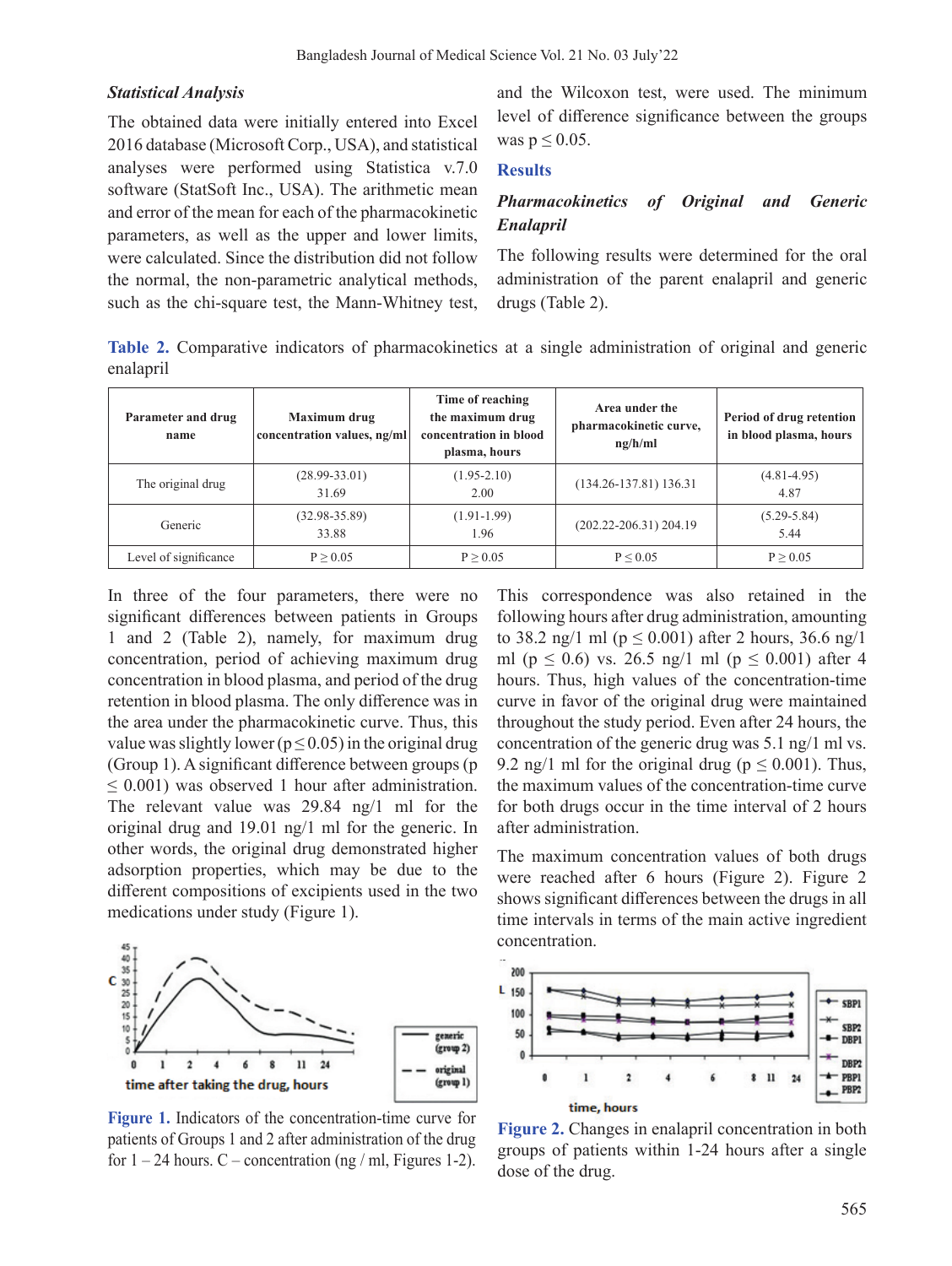At 2 hours after administration, these values were 10 ng/1 ml for the generic and 2.5 times higher for the original drug, amounting to 25.0 ng/1 ml ( $p \le$ 0.001). At 6 hours, these Figs differed, even more, amounting to 81 ng/1 ml vs. 37 ng/1 ml ( $p \le 0.0001$ ), respectively. The results show that the processes of circulation, elimination, and distribution of the drug through the body differ essentially (by a factor of 2-4) between the original drug and the generic. For elderly patients, an increase in the retention time of the active drug substance in blood plasma is typical as well, which may be a consequence of the decreased metabolic activity in the liver.



**Figure 3.** Blood pressure lowering rates (axe L, in mm Hg) in patients of both groups 1 to 24 hours after a single drug dose. (*Legend: SBP - systolic blood pressure, DBP - diastolic blood pressure, PBP pulse blood pressure; 1, 2 - patient group* numbers).

These features are worth considering when enalapril is used to treat hypertension in elderly patients.

# *Pharmacodynamics of Original and Generic Enalapril*

Figure 3 shows the features of changes in systolic, diastolic, and pulse blood pressure levels during a single oral administration of the original and generic enalapril. Pulse blood pressure is considered in the study as it may reflect the likelihood of cardiovascular events. Figure 3 shows that the more time elapsed after medication administration, the greater differences in systolic and diastolic blood pressure levels are observed. Thus, in the period of  $8 - 24$  hours, systolic pressure levels varied significantly between the two groups ( $p \le 0.05$ ). For diastolic pressure, differences were significant between groups in the period of 11– 24 hours ( $p \le 0.05$ ) and for pulse pressure – in 8-11 hours ( $p \leq 0.05$ ).

Correlation analysis showed that maximum drug concentration depended on hemodynamic parameters (Figure 4). In particular, for the concentration of the original enalapril drug 6 hours after oral administration, the correlation was -0.93 for systolic blood pressure, -0.52 for diastolic pressure, and -0.43

for pulse blood pressure. Differences were significant at  $p \leq 0.01$ . For the generic drug, these correlation values were -0.41 for systolic pressure, -0.30 for diastolic pressure, and only -0.12 for pulse pressure. The likelihood level was still  $p \leq 0.01$ .

It has been confirmed that the effect of hypotension is preserved as a function of the maximum drug concentration and hemodynamic parameters. The relation is linear in nature. Furthermore, the blocking of the renin system was recorded. Thus, in Group 1, this index was 5.8 hours, and in Group 2, it ranged from 5.91 to 5.98 hours. As a result, the original enalaprilstrongly affectsthe lowering rate of blood pressure at the maximum concentration, while generic drug does not exhibit such a clear relationship.



**Figure 4.**Pharmacodynamic parameters of original (Group 1) and generic (Group 2) enalapril after a single dose.

Two weeks after commencing treatment, the generic dose in Group 2 was doubled, and hydrochlorothiazide (12.5 mg daily dose) was added to all patients. Patients in Group 2 (15 patients) received chlorothiazide at the same dose. A sustained effect of blood pressure lowering was achieved over 4 weeks of monotherapy with the original drug in 50 patients of Group 1 ( $p \leq$ 0.001) and in 22 patients undergoing the combined therapy. In Group 2, the effect of polytherapy was 100% (p≤0.001). At the same time, unpleasant side effects such as a dry cough were not recorded in either group.

# *Multivariate analysis*

The calculations were based on the Kaplan-Meier method. For Group 1 (monotherapy), the effect was 0.50. For patients in this group with combined therapy, the effect was 0.78. For Group 2, the effect of polytherapy was 1, i.e., the most pronounced. Thus, the inclusion of several medications in the therapy demonstrated greater effect compared to monotherapy.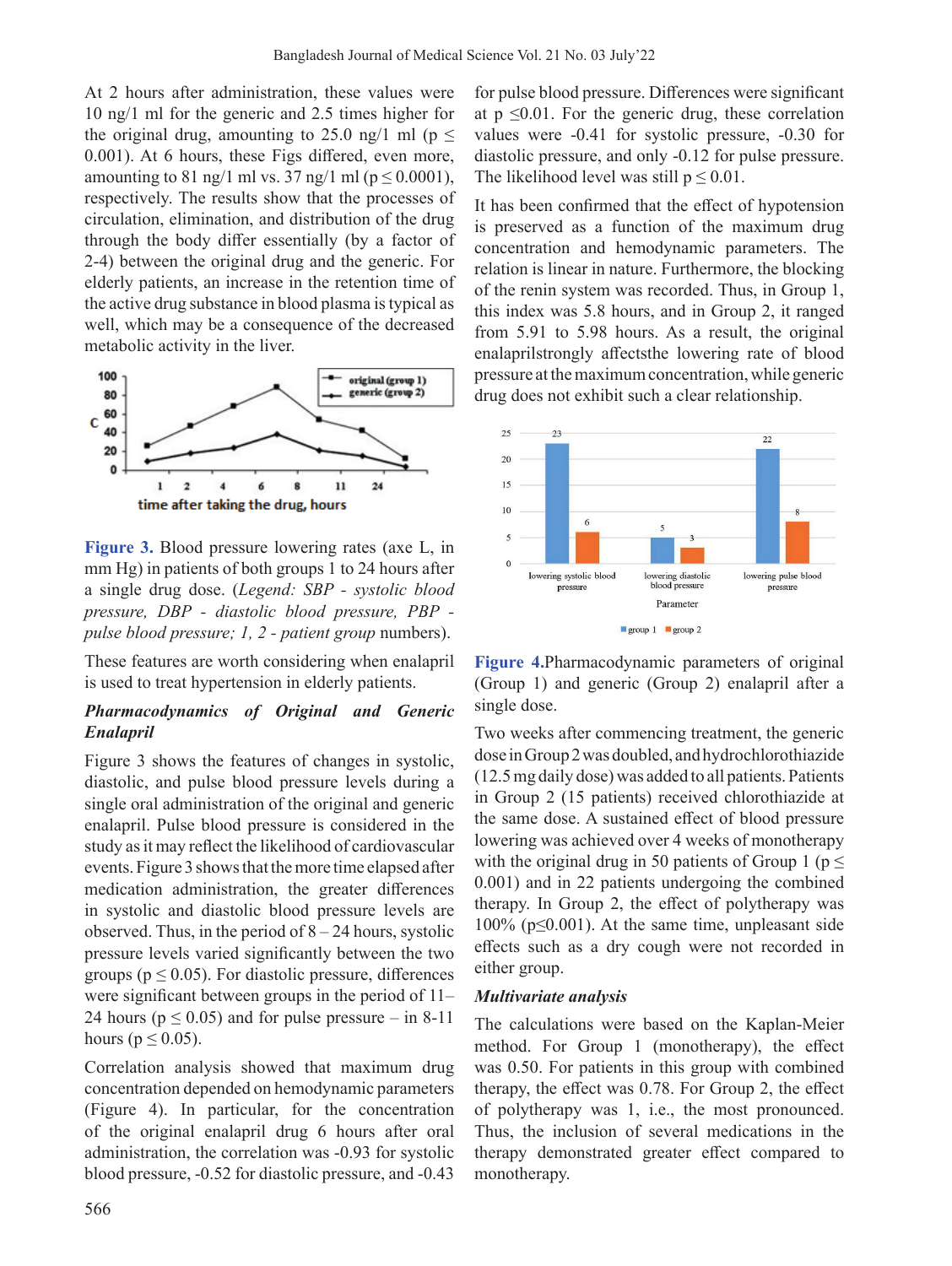#### *Calculation of the post-factum sample size*

At p 0.05, a sampling error was 6.95. Sufficient sample size is considered 199 patients, which corresponds to the sample size in this study  $(= 200)$ .

### **Discussion**

Due to the overall aging of the population in most developed countries, the AH as an age-related disease is increasingly common [19]. Therefore, there is an ongoing search for new therapies while taking into account the peculiarities of the body's metabolism in old age, as well as pharmacodynamics and pharmacokinetics of the drugs [20]. In modern cardiology, one of the problematic areas is the tactic of selecting effective drugs with a pronounced hypotensive effect in the long term [21]. The study of pharmacokinetics and pharmacodynamics of antihypotensive drugs, including ACE inhibitors, remains relevant since their effect varies significantly in people of different age groups [22]. In modern medicine, numerous drugs available in different countries are classified not as original but as generic drugs [23,24]. Generics tend to be cheaper than the original, and they're fairly numerous. As a result, physicians may very often have difficulty choosing an effective treatment tactic [25]. This study demonstrated the original drug's greater efficacy, which is supported by other data [26].

A well-known drawback of research projects to determine the bioequivalence of generics to the original drug is that such studies involve healthy young people and individuals. Age factor is not taken into account [27]. Perhaps this is why the statistics showed worse results for generics than for the original enalapril. Therefore, a very different effect from generics compared to the original in elderly and senile patients can be expected. An analysis in terms of pharmacoeconomics showed that in the long-term therapy, the original enalapril cost is still lower than that of the generics [12]. According to the findings of this work and other data, generics need to be administered in a twice-daily dosing regimen involving 3 or 4 drug components. For the original drug, a single daily dosage schedule consisting of two components is sufficient [12].

An unpleasant effect of the first dose of ACE inhibitors, particularly when combined with diuretics, is hypotension. Hypotension is typically asymptomatic, but a small share of patients, mainly those diagnosed with heart failure, may experience such effects as hypoperfusion of the heart, brain, and kidneys. Among patients suffering from heart failure, the proportion of these cases does not exceed 10% [10]. Patients who have been so diagnosed were not included in this study. Seniors can also develop a pronounced effect of ACE inhibitors if they are diagnosed with malignant hypertension [22]. Patients with this diagnosis were also excluded from the study. The same applies to patients with recent myocardial infarctions.

# **Conclusion**

Deviations in the pharmacokinetics of both original and generic enalapril have been observed in older patients (over 75 years). There was a statistically significant difference in the pharmacokinetics for the two drugs. When treating AH with generic drugs, consideration must be given to such factors as plasma concentrations and the effects of lowering blood pressure.

 In addition, there was a difference in the time interval. Thus, with a longer time interval, there were growing differences in systolic, diastolic, and pulse blood pressure levels. While significant differences were obtained for systolic pressure for a period of 16 hours (8 to 24 hours,  $p \le 0.05$ ), this period was 13 hours for diastolic pressure (11 to 24 hours,  $p \le 0.05$ ), and only 3 hours for pulse pressure (8 to 11 hours, p  $\leq$  0.05). Significant differences were noted between the maximum drug concentration and hemodynamic parameters. After 6 hours, the correlation coefficient for the original drug was -0.93 for systolic blood pressure, -0.43 for diastolic, and -0.52 for pulse pressure. All correlations are significant at  $p \leq 0.01$ . The correlation is much weaker for the generic drug, amounting to -0.41 for systolic, -0.30 for diastolic, and only -0.12 for pulse pressure ( $p \le 0.01$ ). It indicates that generic drugs are much less effective than hypotensive drugsthan the original enalapril. Therefore, considering the body characteristics in older people, the original enalapril is recommended when choosing therapy tactics.

#### **List of Abbreviations**

| AH           | arterial hypertension                                  |
|--------------|--------------------------------------------------------|
|              |                                                        |
| c            | maximum drug concentration                             |
| tmax         | period of reaching maximum drug concentration in blood |
|              | plasma                                                 |
| tconc        | period of drug retention in the blood plasma           |
| S            | values of area under the pharmacokinetic curve         |
| ACE          | angiotensin-converting enzyme inhibitor                |
| <b>ASCOT</b> | Anglo-Scandinavian Cardiac Outcomes Trial              |
| <b>SBP</b>   | systolic blood pressure                                |
| <b>DBP</b>   | diastolic blood pressure                               |
| PBP          | pulse blood pressure                                   |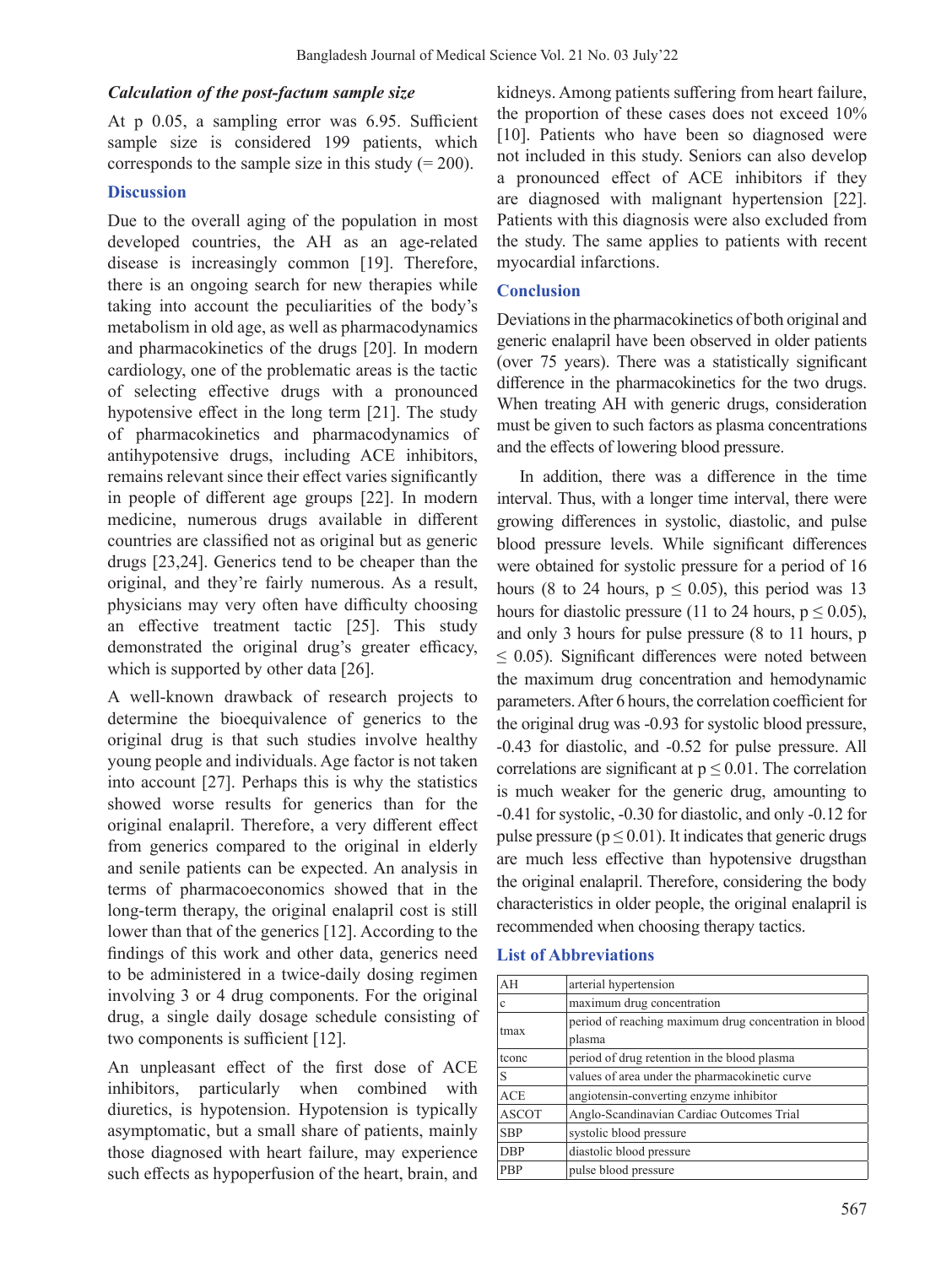# **Ethics Approval and Consent to Participate**

The authors declare that the work is written with due consideration of ethical standards. The study was approved during the meeting of the Ethics Committee of the Moscow State University Lomonosov (Protocol No. 459). Informed consent was signed by participants.

# **Human and Animal Rights**

The research was conducted ethically in accordance with the World Medical Association Declaration of Helsinki.

**Research Involving Plants**

Not applicable

**Consent for Publication**

Not applicable

#### **Availability of Data and Materials**

The data supporting the findings of the article is available within the article.

## **Funding**

This research did not receive any specific grant from funding agencies in the public, commercial, or notfor-profit sectors.

#### **Conflict of Interest**

Authors declare that they have no conflict of interest.

#### **Acknowledgements**

Not applicable

#### **Authorship**

All authors contributed equallyto the concept, research question and study design, and data collection or processing.All authors have read the manuscript before submission.

# **References**

- [1] Ren C,Liu W, Yin X, Zhang B, Lu P. Renin-angiotensin system inhibitor usage and age-related macular degeneration among hypertensive patients: Results from the national health and nutrition examination survey, 2005–2008. *JOphthalmol*2020;**2020:**4252031. https:// doi.org/10.1155/2020/4252031
- [2] BenigniA, Cassis P,Remuzzi G. Angiotensin II revisited: new roles in inflammation, immunology and aging. *EMBO Mol Med* 2010;**2**(7):247-57. https://doi. org/10.1002/emmm.201000080
- [3] Wang H,Saha AK, Sun X,Kon ND,Ferrario CM,Groban L. Atrial appendage angiotensin-converting enzyme-2, aging and cardiac surgical patients: a platform for understanding aging-related coronavirus disease-2019 vulnerabilities. *CurrOpinAnesthesiol* 2021;**34**(2):187- 98. https://doi.org/10.1097/ACO.0000000000000965
- [4] Baker SA, Kwok S, Berry GJ,Montine TJ. Angiotensinconverting enzyme 2 (ACE2) expression increases with age in patients requiring mechanical ventilation. *PLoS ONE* 2021;**16**(2):e0247060. https://doi.org/10.1371/

journal.pone.0247060

- [5] Touyz RM,Montezano AC. Angiotensin-(1-7) and vascular function. *Hypertension* 2018;**71**:68-9. https:// doi.org/10.1161/HYPERTENSIONAHA.117.10406
- [6] Ferreira PG, Muñoz-Aguirre M,Reverter F,SáGodinho CP, Sousa A,Amadoz A, et al. The effects of death and postmortem cold ischemia on human tissue transcriptomes. *NatCommun* 2018;**9:**490. https://doi.org/10.1038/ s41467-017-02772-x
- [7] Mancia G, De Backer G,Dominiczak A,Cifkova R,Fagard R,Germano G, et al. 2007 Guidelines for the management of arterial hypertension: The Task Force for the Management of Arterial Hypertension of the European Society of Hypertension (ESH) and of the European Society of Cardiology (ESC). *Eur Heart J* 2007;**28**(12):1462-536. https://doi.org/10.1093/ eurheartj/ehm236
- [8] Chobanian AV,Bakris GL, Black HR, Cushman WC, Green LA,IzzoJr JL, et al. National High Blood Pressure Education Program Coordinating Committee. Seventh report of the joint national committee on prevention,